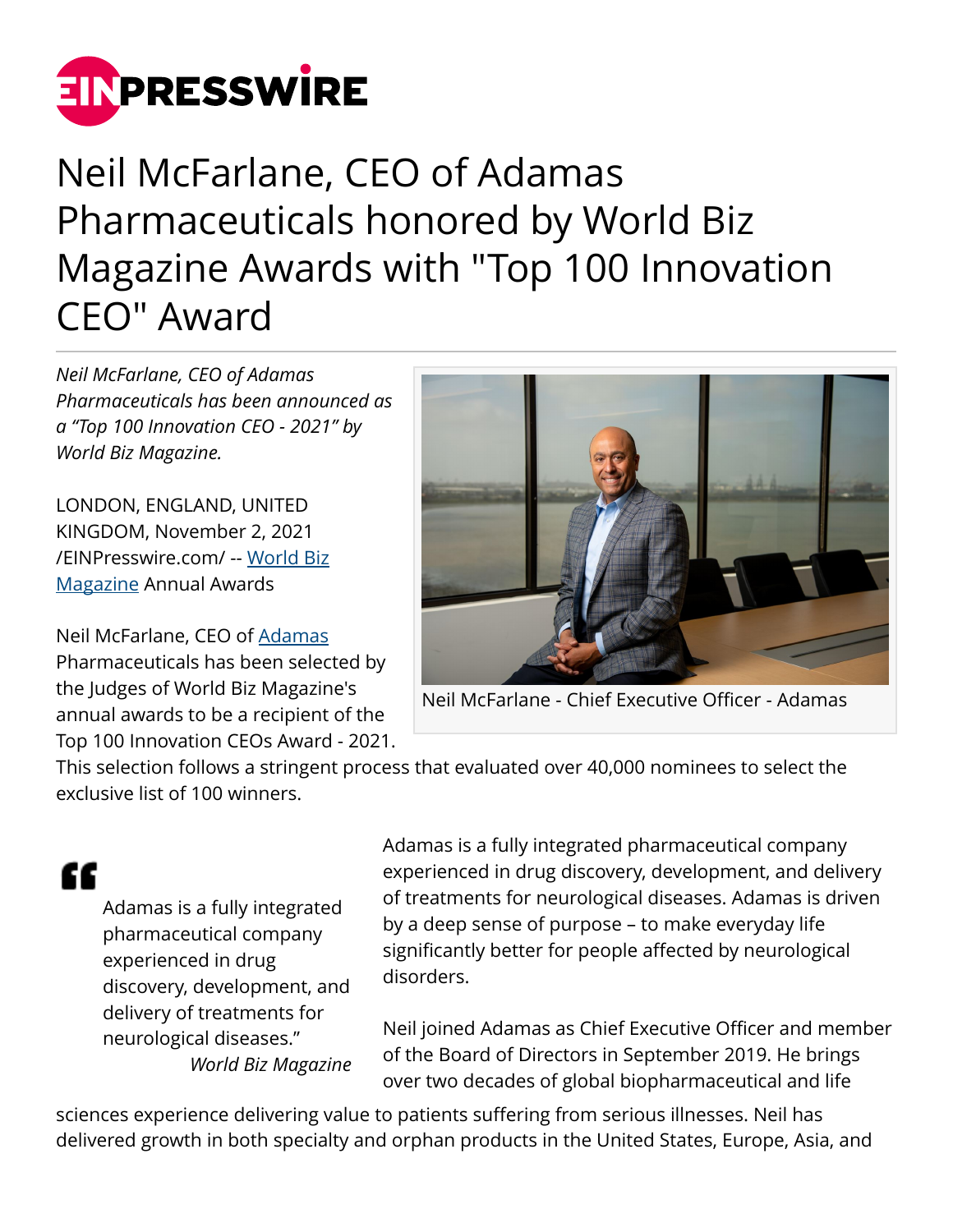Latin America. He most recently served as Chief Operating Officer of Retrophin, Inc. with principal responsibility for global commercial operations, corporate development, patient services, and program and alliance management. Previously he held executive and general management positions at leading biopharmaceutical companies, including UCB, Genzyme, and Sangstat Medical Corporation. Neil served as an officer and enlisted soldier in the United States Army Reserves. He holds a B.S. and M.S. in Nursing from the University of Florida.

"I am honored to be recognized as one of the Top 100 Innovation CEO's of 2021. At Adamas, we make innovation and adaptability a core part of our mission as we strive to make everyday life significantly better for people affected by neurological disorders," said Neil F. McFarlane, Chief Executive Officer of Adamas Pharmaceuticals.

READ WORLD BIZ MAGAZINE'S EXCLUSIVE INTERVIEW WITH NEIL MCFARLANE, CEO OF ADAMAS PHARMACEUTICALS: [https://www.worldbizmagazine.net/pos](https://www.worldbizmagazine.net/post/neil-mcfarlane-ceo-adamas-pharmaceuticals-interview-with-top-100-innovation-ceo) [t/neil-mcfarlane-ceo-adamas-](https://www.worldbizmagazine.net/post/neil-mcfarlane-ceo-adamas-pharmaceuticals-interview-with-top-100-innovation-ceo)

[pharmaceuticals-interview-with-top-100-innovation-ceo](https://www.worldbizmagazine.net/post/neil-mcfarlane-ceo-adamas-pharmaceuticals-interview-with-top-100-innovation-ceo)

### ABOUT THE TOP 100 INNOVATION CEO AWARDS

World Biz Magazine's Top 100 Innovation CEO Awards celebrates business leaders across the globe that are making major strides in their industries. It recognizes product, service, functional, strategic, and managerial innovation. It also recognizes individuals showing exceptional commercial insight and market integrity. Sustainability forms a key cornerstone of the awards and is an integral part of the selection criteria. This year over 40,000 leaders were shortlisted and following a stringent evaluation process, only 100 winners were selected. The awards are of the highest integrity, there is no cost to participate therefore winners are selected strictly based



Neil McFarlane - Chief Executive Officer - Adamas